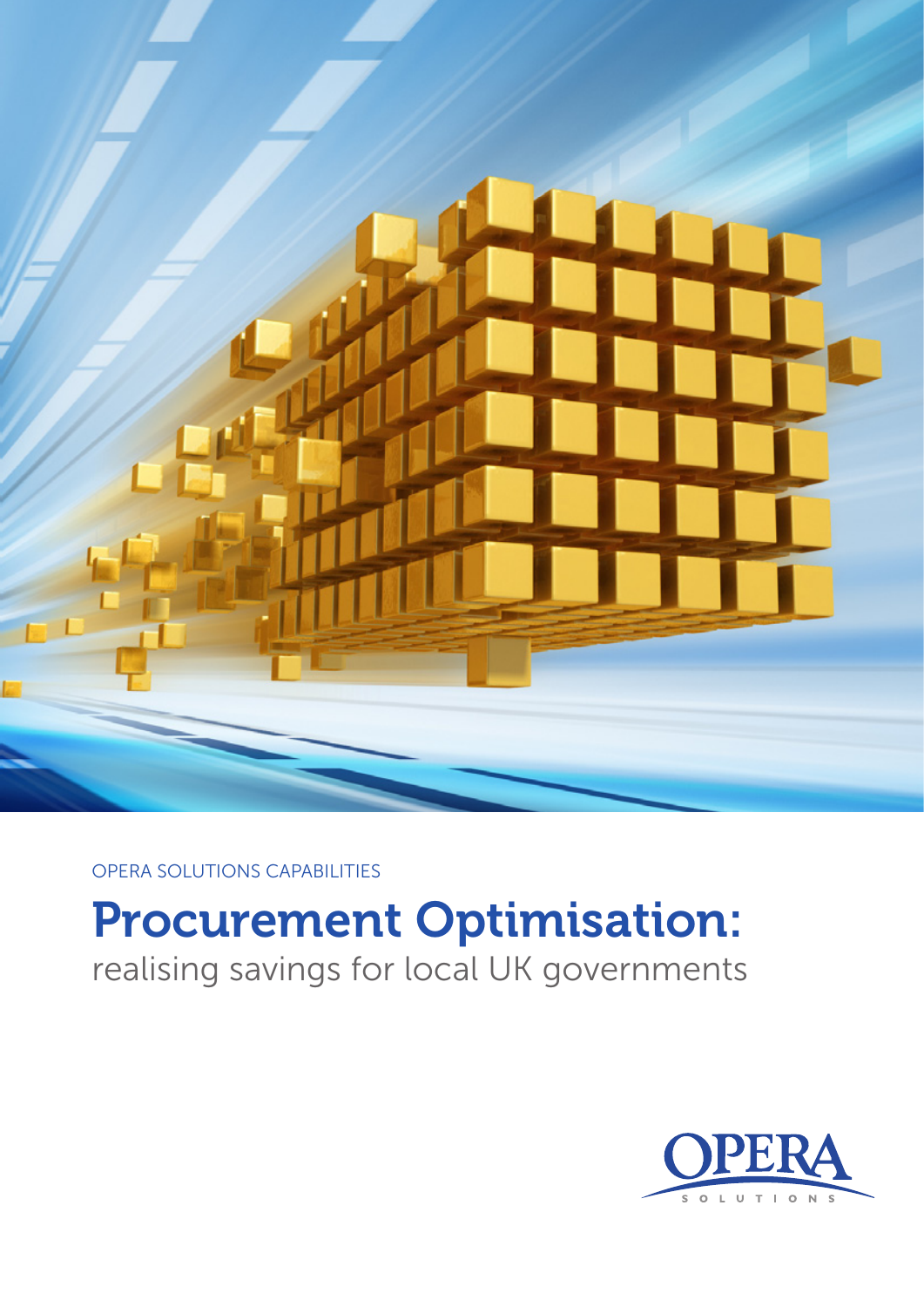# Local government is missing the opportunity to save 10-20% in procurement spending because they do not have the spend visibility and insight to capture the opportunities that are available to them



# Realising savings through procurement optimisation

Government organisations of all types and sizes are seeking effective ways to cut costs and maximise revenue, including finding ways to improve how governments purchase. Current efforts range from aggregating central government spending via framework contracts to setting up procurement hubs in the NHS and developing cross-authority buying partnerships in local government.

These are important and meaningful steps, but there is much more to be gained through an effort to optimise spending on goods and services.

The case for optimising procurement spend within and across organisations is clear.

For example, in the private sector, even organisations with sophisticated and mature procurement capabilities can nevertheless typically achieve an additional 5-10% in savings by adopting new processes and utilising advanced spend analytics and technology. Governments – who are often more fragmented in their spending and have smaller procurement organisations – can gain even more.

As an example, Opera Solutions' analysis, conducted on a sample of the recently released local authority spend data, suggests potential savings of 10-20% in three "non-mission-critical" categories we selected – up to £10B of potential savings across local government.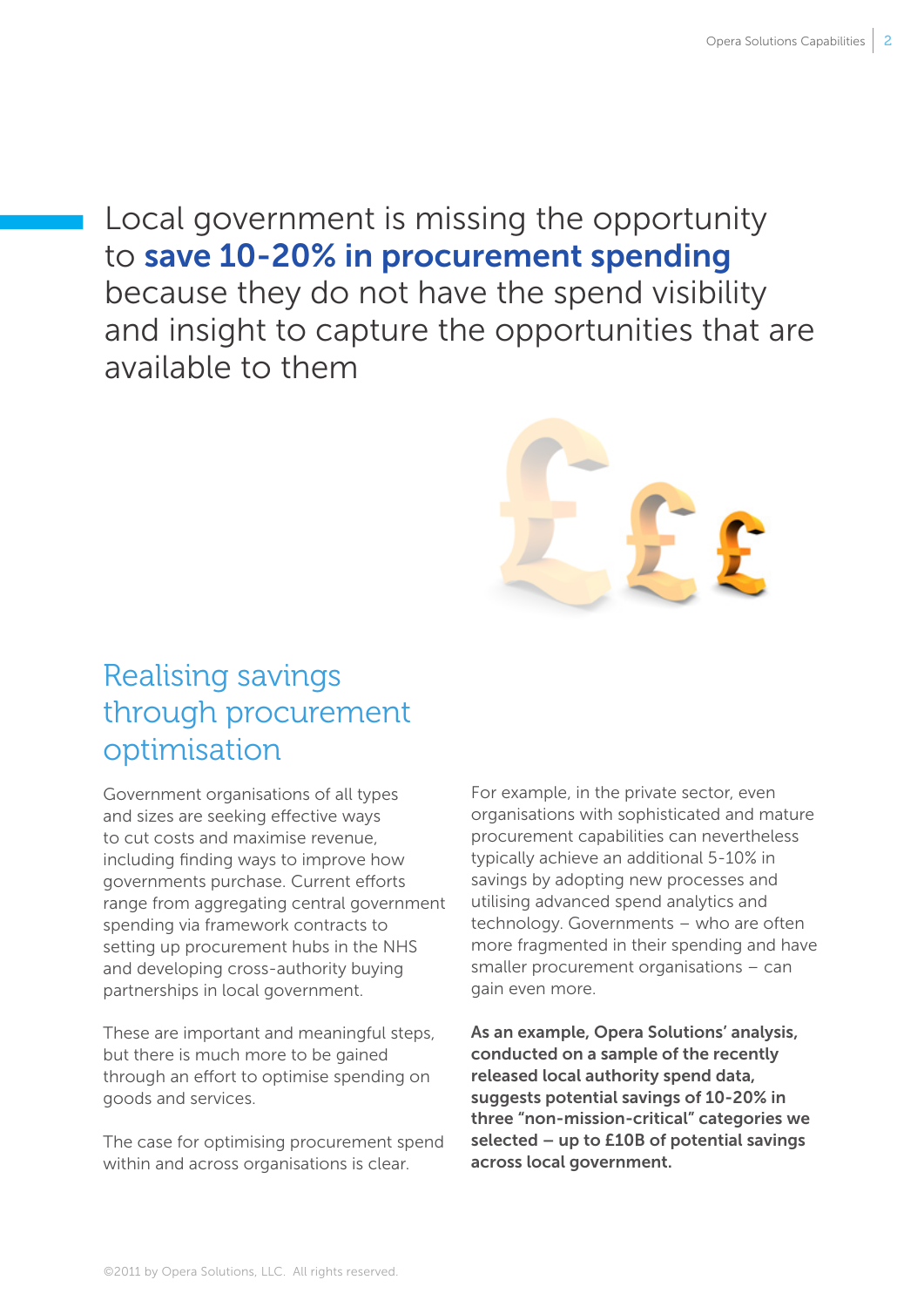## The 10 - 20% solution

We tested how effective this approach would be in local government by analysing purchasing data publicly released by three adjoining local authorities. We broadly categorised the data and reviewed them to identify key opportunities. For example, we compared prices for the same goods and services among the three authorities, and looked for ways to leverage buying power through consolidating spending. For the purposes of this analysis, we focused on three categories with little impact on local authority service delivery.

The results follow: £1.4MM in potential savings among the three local authorities

| Spend category    | Number of<br>suppliers | Predicted<br>annual spend | Opportunity                                                                | Estimated<br>saving |
|-------------------|------------------------|---------------------------|----------------------------------------------------------------------------|---------------------|
| Energy            | 8                      | £6.6MM                    | 10% by all taking best<br>available price                                  | £661K               |
| Mobile phones     | 3                      | £600K                     | 20% by all taking best<br>available price                                  | £133K               |
| <b>Solicitors</b> | 23                     | £6.4MM                    | Minimum 10% volume<br>discount to consolidating<br>to three main suppliers | £642K               |

**Total** 

£1.44MM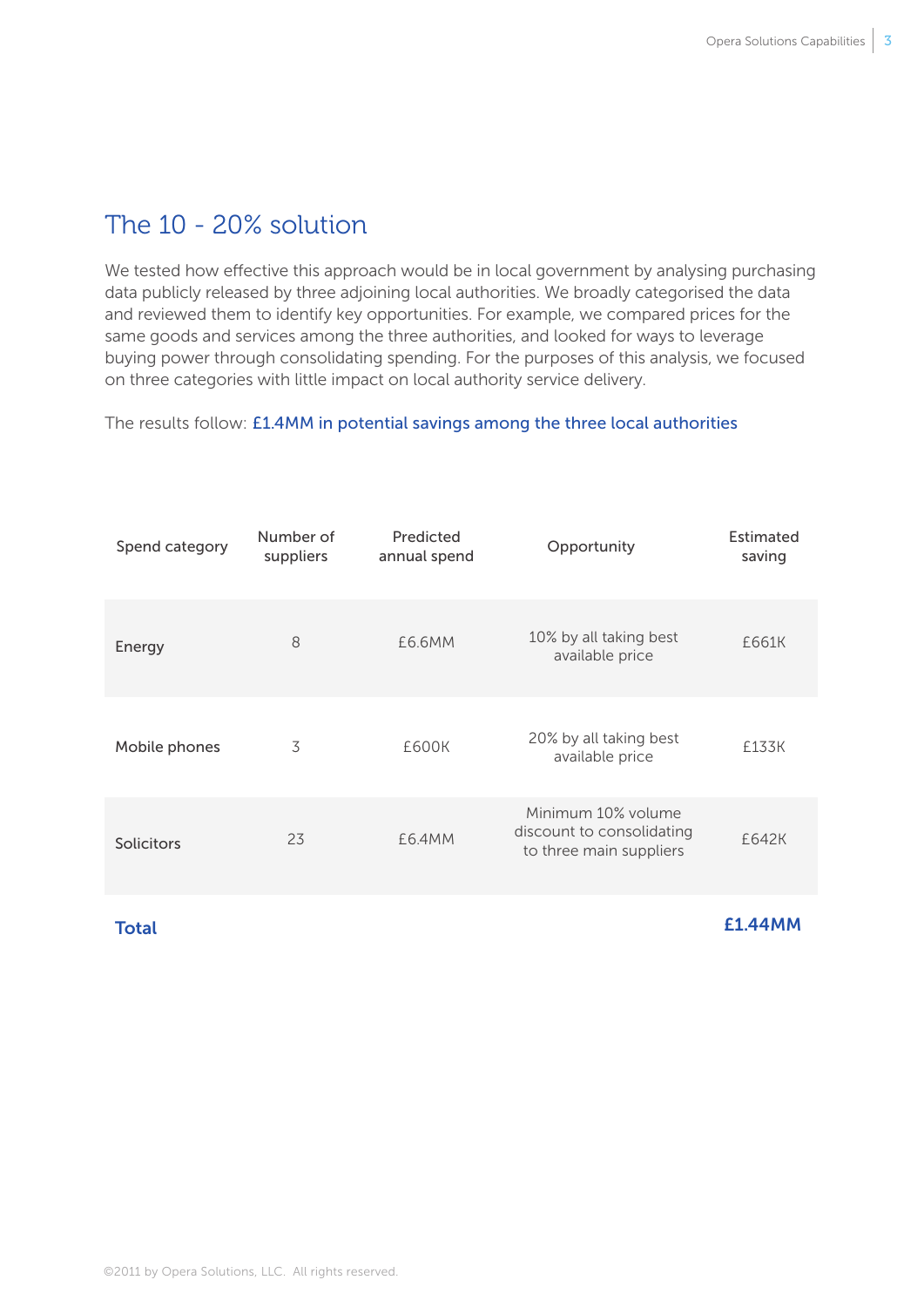## The delivery challenge

The possibility of savings exists, but today, it is not being captured. Why? The main obstacles: lack of comparable spend data, coupled with operating models that fragment spend by giving individual government functions control over their spend activity.

#### Lack of data

Although local government spend information is now being published, there are, as yet, few mechanisms to consolidate and compare spend data within organisations and across them. Without detailed comparable analyses, opportunities for spend leverage cannot be identified, proven, or acted upon.

#### Fragmentation

The local government operating model also presents challenges. First, by organising around service directorates, spending decisions can be fragmented – especially if a strong procurement function is not in place. Second, officers fear losing control of costs, which they have a duty to control, if spending decisions are shared across local government organisations.

These operating model issues have historically limited local governments' ability to effectively consolidate spending to gain negotiating leverage.

However, today there are strong incentives to change this. Local government organisations are under much higher cost pressure than they have experienced in recent years. Because, typically, 50% of all costs are with external suppliers, the pressure is now high enough for organisations to make changes to the way they purchase.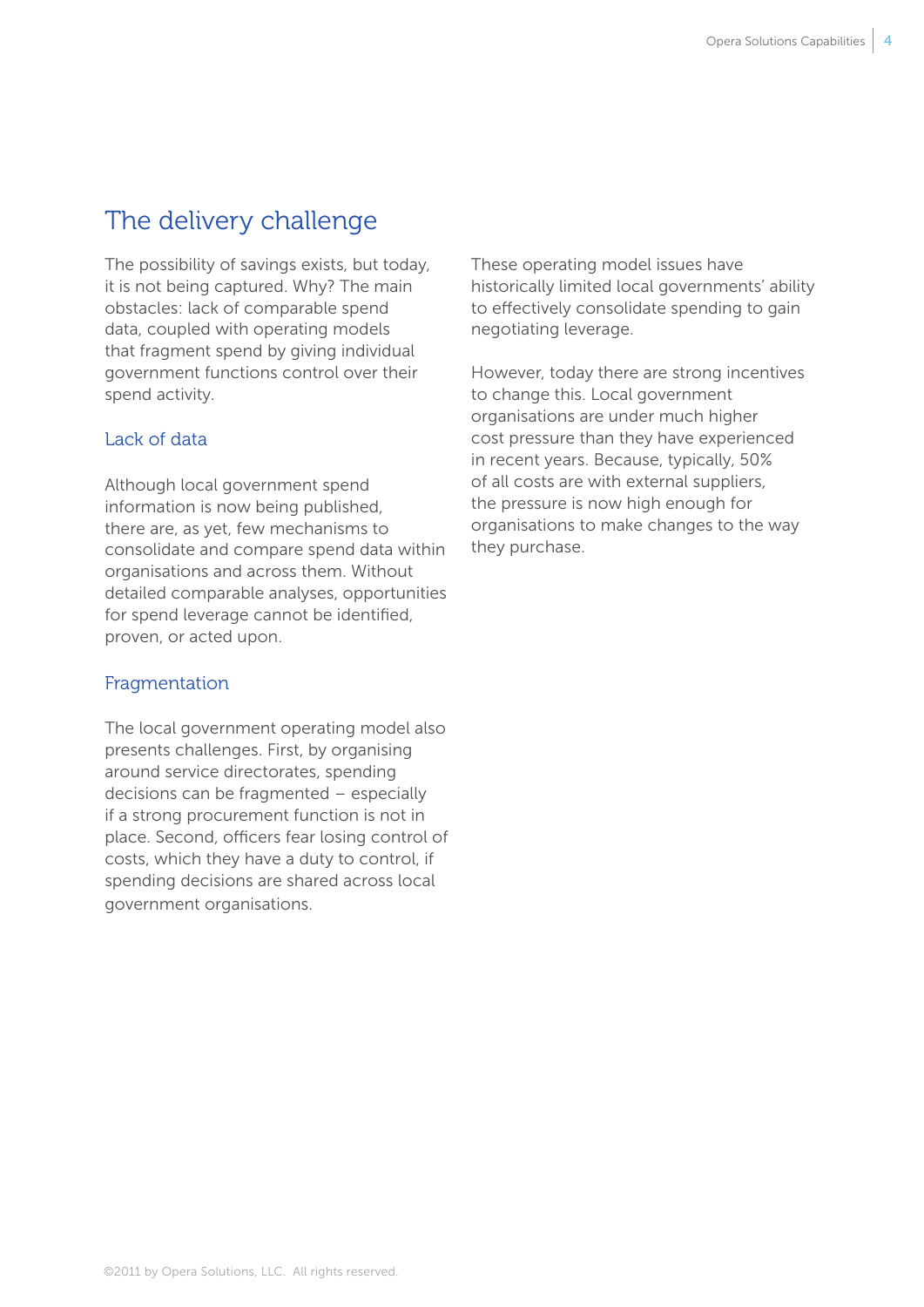## The procurement journey to leverage savings

Opera Solutions has successfully completed procurement optimisation projects for hundreds of organisations around the world. Our experience has taught us that there is a five-step approach to optimising procurement spend.

The new requirement that local authority spend data be made public has moved local government into step one of the procurement journey. By doing this, a big disparate dataset is being generated, but there is no mechanism in place to turn it into useable information. This dataset has no standard method of categorisation and presentation so local authorities cannot easily compare, share, and benchmark. To gain real insight into savings opportunities, local governments need access to spend analytics to sort, consolidate, and categorise, followed by deep analysis so action can be taken.

By moving to step two, significant potential can be released, as local authorities can easily target and execute opportunities.

By maintaining a visible spend dataset, step three can be achieved, enabling monitoring and compliance, as well as reducing fraud and payment errors.

As the easier-to-deliver opportunities are exploited, new operating models will need to be created where local authorities set up consortiums and engage suppliers differently to achieve the hard-to-deliver savings. By reaching step four, local government can fully leverage spend and break down the barriers that have stopped optimal procurement in the past.



## The procurement journey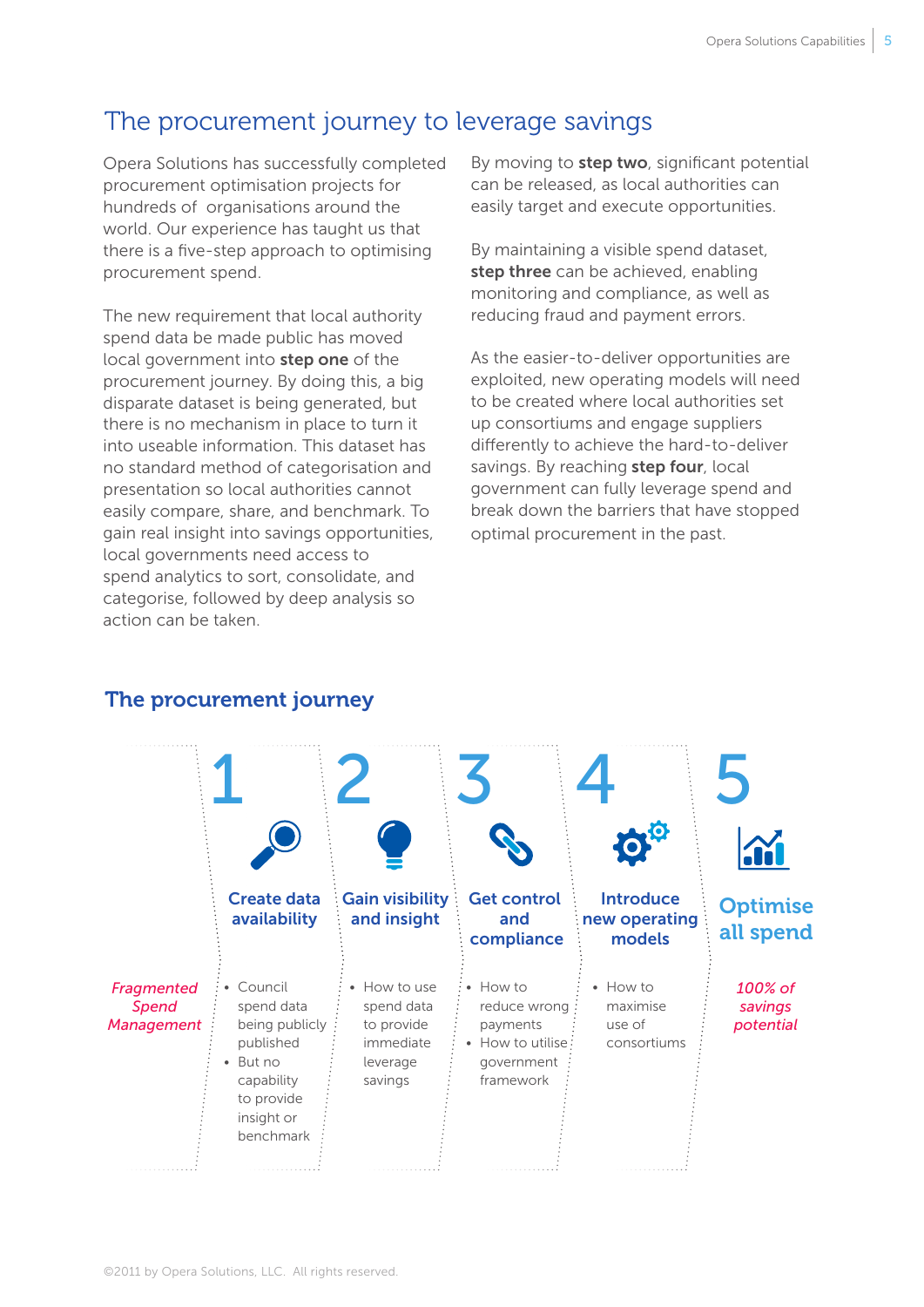## How Opera Solutions can help

## Lever 1: Using technology to create deep visibility

Granular, deep spending visibility can be hard to achieve for many institutions. Data on spending often reside in multiple disparate systems, including accounts payable, charge card records, and purchasing card details. In addition, price, volume, and other line-item details often reside only with the vendors; specific usage data are frequently missing or extremely difficult to obtain.

Opera addresses these issues through Insight Cube™ technology, which creates deep visibility into spending information with extraordinary speed and precision. This proprietary data structuring and analysis capability enables rapid data consolidation, even with varied formats and disparate sources. Because Opera has developed over 100 "category schema" for different spend

areas and loaded them into the technology, Insight Cubes can quickly integrate and organise internal spend data. They can also rapidly incorporate external vendor information, as well as internal contract information to provide instant analysis along every relevant spend dimension.

Insight Cubes provide a complete look at all of an organisation's spending so all opportunities can be rapidly identified and captured. Insight Cubes also give you access into your spending data at a whole new level of granularity. You can easily drill down into specific categories of spending and examine data along any dimension, down to the individual invoice level. And Insight Cubes can be developed quickly – typically within four weeks of receiving data.

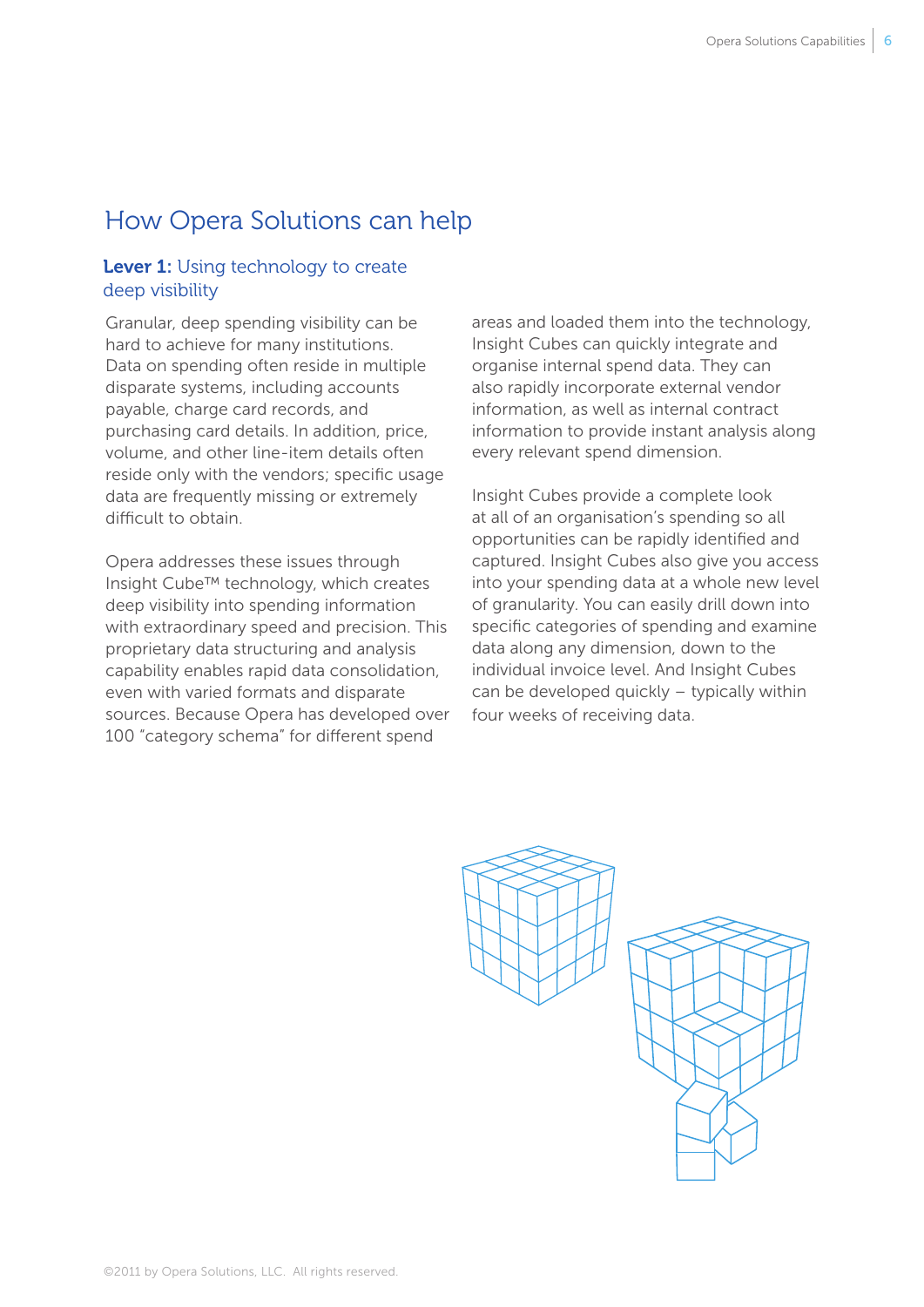#### Lever 2: Leveraging domain-specific knowledge

Often vendors have more information on your spending than your organisation does. This can give them the upper hand in negotiations. Supplementing your team with domain knowledge is critical to capturing all of the savings identified through the indepth spending analysis.

Opera provides procurement optimisation and strategic sourcing expertise in the following areas:

- Insight into key demand drivers
- In-depth knowledge of supplier landscape
- • Alternative operating and contract structures

For complex expense categories where deep domain expertise is required, Opera deconstructs demand patterns and contracts, minimising redundancies and creating alternatives to capture full savings opportunities. Opera's global pricing and supplier databases help you design better contract structures and wider vendor sets. In situations where suppliers and terms cannot be changed, Opera will recommend modifications to internal processes to reduce demand or drive spending to lowercost options.

## Lever 3: Turning around low-leverage situations

In some spending categories, organisations have limited leverage due to unique products, multi-year contracts, high switching costs, or a limited number of suppliers. In these cases, Opera finds creative ways to drive costs down – through either demand management or intense supplier contract and cost deconstruction. Reverse engineering supplier costs and sources of profits can identify new points of economic leverage. And creating alternative demand usage scenarios can generate

competition among suppliers as well as change demand patterns internally to your organisation's advantage.

For example, using tier two vendors for certain activities can result in a better cost structure. Determining which activities the tier two vendors can perform must be done thoughtfully and strategically, but can be effective in capturing savings in a low leverage situation by reducing dependence on a single provider.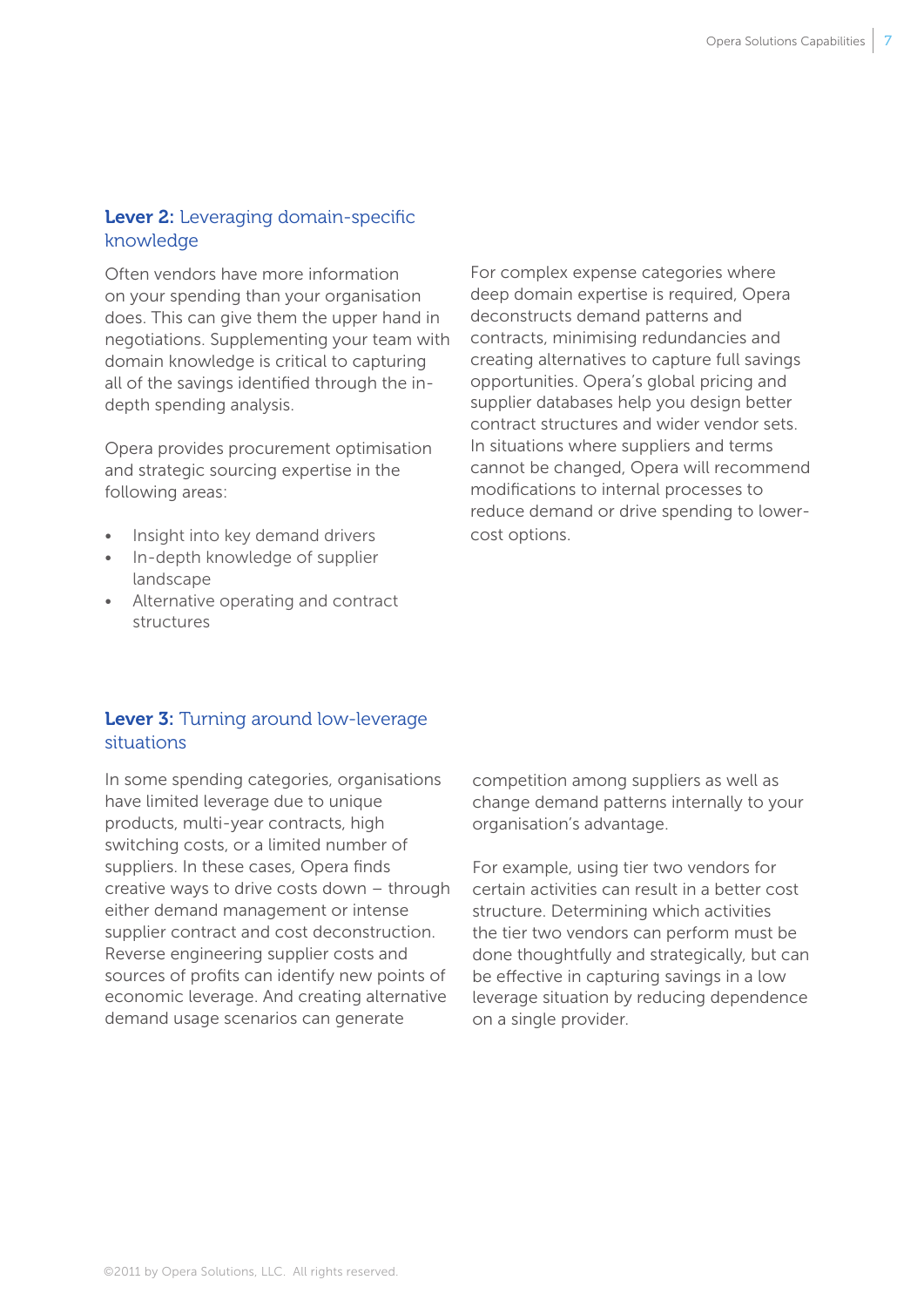## Lever 4: Bringing operating models up to date

Certain supplier markets are undergoing radical transformation because of the forces of technology and globalisation. In some expense categories, maximising and sustaining savings requires revamping the entire operating model. Opera partners with clients to work as a catalyst to help buyers:

- Shift to a lower cost structure
- Leapfrog existing technology platforms
- Realise transformational savings

Where appropriate, Opera can provide endto-end services to capture savings through new operating models. For example, by establishing purchasing utilities around high impact, complex commodities, organisations can capture ongoing savings through improved rates, enhanced demand management, and increased vendor compliance.

### Lever 5: Managing the "long tail"

While organisations spend a significant amount of time negotiating with and managing their key vendors, they typically pay less attention to the "long tail" of small vendors who, together, may comprise a significant portion of their spend and potential savings opportunities. This group of vendors is often a rich source of additional savings. But this spending usually does not fit neatly into any commodity hierarchy.

Opera helps organisations create – usually for the first time – deep visibility into this "tail," and then implement approaches to shrink tail spend. Capturing these incremental savings is a data-intensive exercise, requiring:

- Classifying non-categorised small vendor spend into appropriate addressable clusters
- Removing non-specific general ledger codes
- • Developing process controls to eliminate maverick non-contracted spend
- Consolidating small vendor volume into larger vendors to realise better rates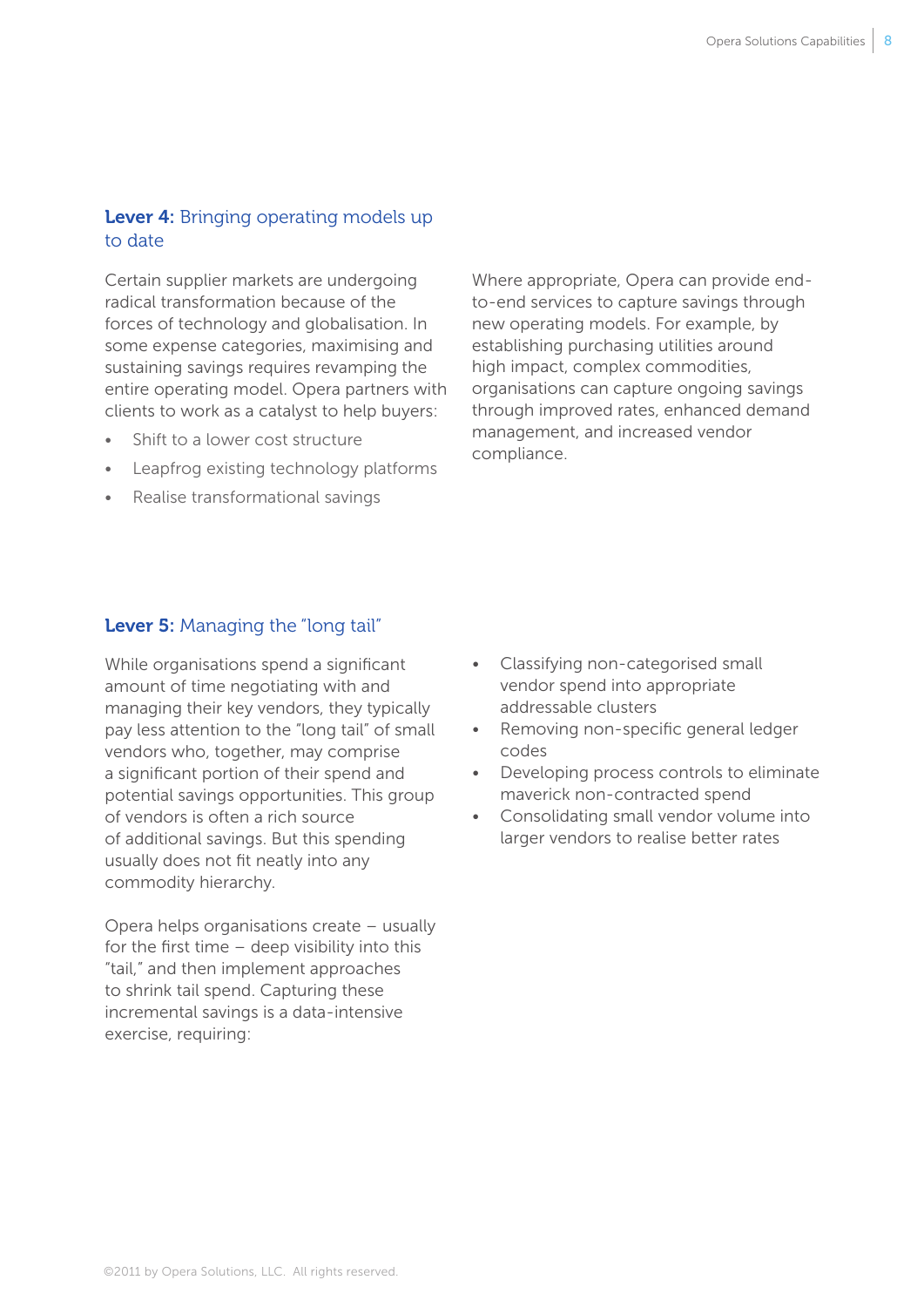#### Lever 6: Reducing both financial risk and internal resistance

Organisations can be resistant to new ideas and approaches, making it difficult to institutionalise new processes and procedures to ensure that savings continue to be captured, year over year. Opera addresses these issues in several ways:

• We make it easy to work with us by offering flexible modes of engagement.

Clients may choose an end-to-end process that includes all diagnostics and execution of recommended actions to capture maximum savings across the entire organisation. Clients can also choose to limit a project to specific expense categories, such as: Legal Services, Printing, Advertising, etc. Clients may also choose to license Opera technology, including Insight Cubes and executive dashboards, to enable their ongoing procurement optimisation process.

• We require very few resources from our clients – and take their data as we find it. While we are always happy to partner with internal teams, we do not require a high level of support from them in order to identify and capture savings. We do not need ongoing IT support nor do we ask that organisations themselves clean, structure, or integrate data from disparate sources.

- We reduce financial risk and exposure by offering flexible compensation models, which can be tied to the savings we generate. We are happy to explore gain-share arrangements with you. Our goal is always to ensure projects are additive to the public coffers.
- We create ongoing savings. We leave you with Insight Cube technology, training, and processes that ensure that savings continue to be captured, year after year.

The savings opportunities are there. We look forward to helping you realise them.



For more information, or to contact us, click [here](http://www.operasolutions.com/contact_us.html).